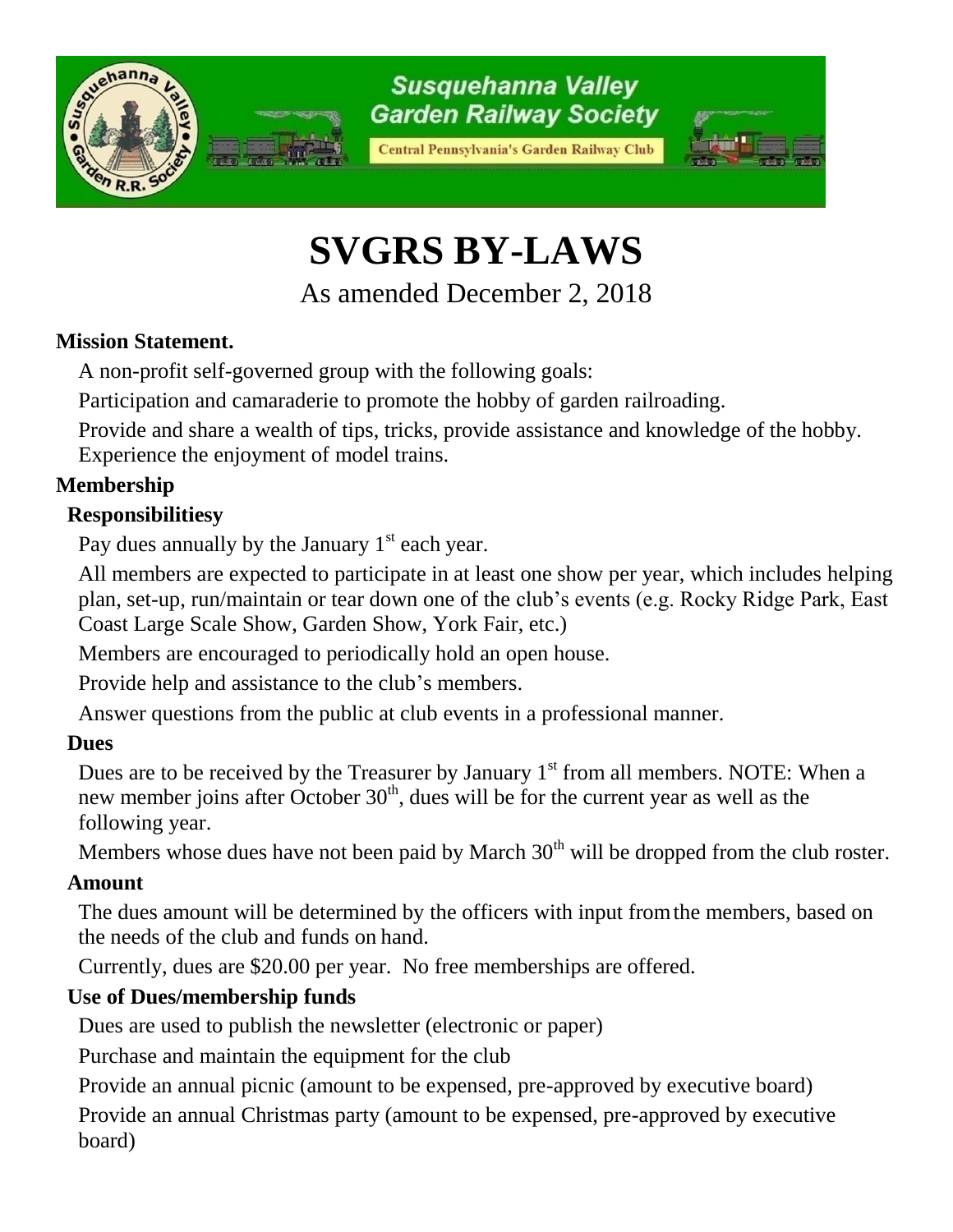Purchase office supplies (stamps, envelopes, and etc.)

Purchase club literature

Contribute to charitable organizations as determined by the membership.

#### **Financial Management**

Any items that are purchased for the club without prior approval may not receive reimbursement.

All expenses over \$250 require executive board approval prior to expending club funds. Only an emergency request to spend funds can be made by a phone call to the president for approval and be backed up with a written explanation to the executive board of the need. Expenditures in excess of \$500.00 shall require approval of the membership.

All credit cards expenses must be prior approved by the president or executive board.

All funds received from club events must be deposited in the club checking account, all expenses must be paid by check by the club treasurer. A detailed report of each event shall be provided to the secretary and reported in the newsletter.

## **Executive Committee & Club Officers**

President

Vice-President

Treasurer

**Secretary** 

Member Layout Coordinator

Club officers and committee chairpersons are expected to perform their duties in the best interest of the club at all times. No monetary compensation shall be received unless prior approval has been granted by the Executive Committee; however, dues are waived for officers during their term of service.

Club officers and committee members who fail to perform their duties or abide by the club by-laws may be replaced by a majority vote of the club officers.

Club Officers shall serve a maximum of three consecutive terms in the same capacity.

# **Major duties of Club Officers**

## **President**

Conduct meetings of the club members and club officers, meetings should be held every two months.

Appoint all committees

Assure execution of the club's by-laws.

Monitor all club expenses

## **Vice President**

Assumes duties of the president in his absence. Performs other duties assigned by the President.

## **Treasurer**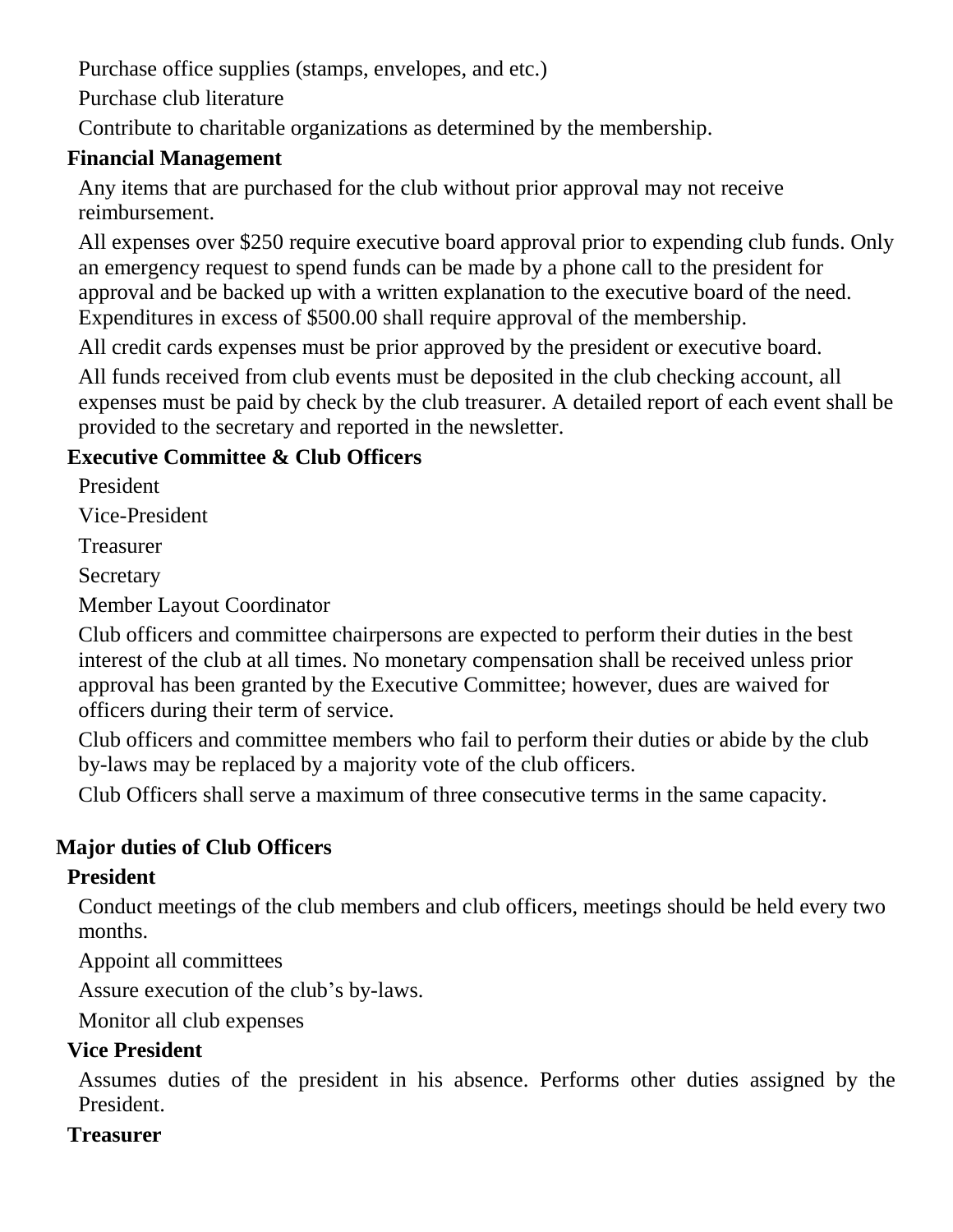Collect and deposit all funds from membership dues and club events, and pay all bills from club checking account.

Prepare and provide checking/savings/credit card activity reports monthly.

Monitor all club expenses and report any unauthorized expenses to the club president.

Provide a copy of most recent monthly financial report at all meetings (executive/general) and provide a copy to club secretary so reports may be included as part of the official meeting minutes.

Perform other duties assigned by the President

# **Secretary**

Takes minutes at all club meetings. Reads minutes from prior meetings. Maintain club's meeting minutes.

Perform other duties assigned by the President.

# **Member Layout Coordinator**

Coordinate member layout visits.

Performs other duties assigned by the President.

# **Event Coordinators**

Event coordinators for club-sponsored functions shall be appointed by the club president.

Event coordinators shall be in charge of designing the event layout, scheduling the set up/tear down, coordinating the materials required for the layout and scheduling the help needed for set up/teardown and running of trains.

Create and maintain a log sheet to show train engine usage for maintenance scheduling.

Event coordinators are invited and encouraged to attend the prior club officers meeting to discuss the event requirements.

# **Standing Committees appointed by Club President**

# **News Editor**

Serves as club's main source for sending correspondence to the club membership.

# **Maintenance Coordinator**

Maintain inventory of club equipment and determine need for equipment maintenance. Review log of equipment usage.

# **Landscape Committee**

Determines and secures flowers and shrubs needed for club sponsored layouts.

# **Sponsored club event Coordinator**

Coordinate club layout events with the event sponsors and work with the club chairpersons appointed for the event.

Maintain records of event sponsors for future reference.

Negotiates contracts on behalf of the club.

# **Helping Hands Coordinator**

Acts as the club interface contact for handling request for garden railroad advice or help. Perform other duties assigned by the President.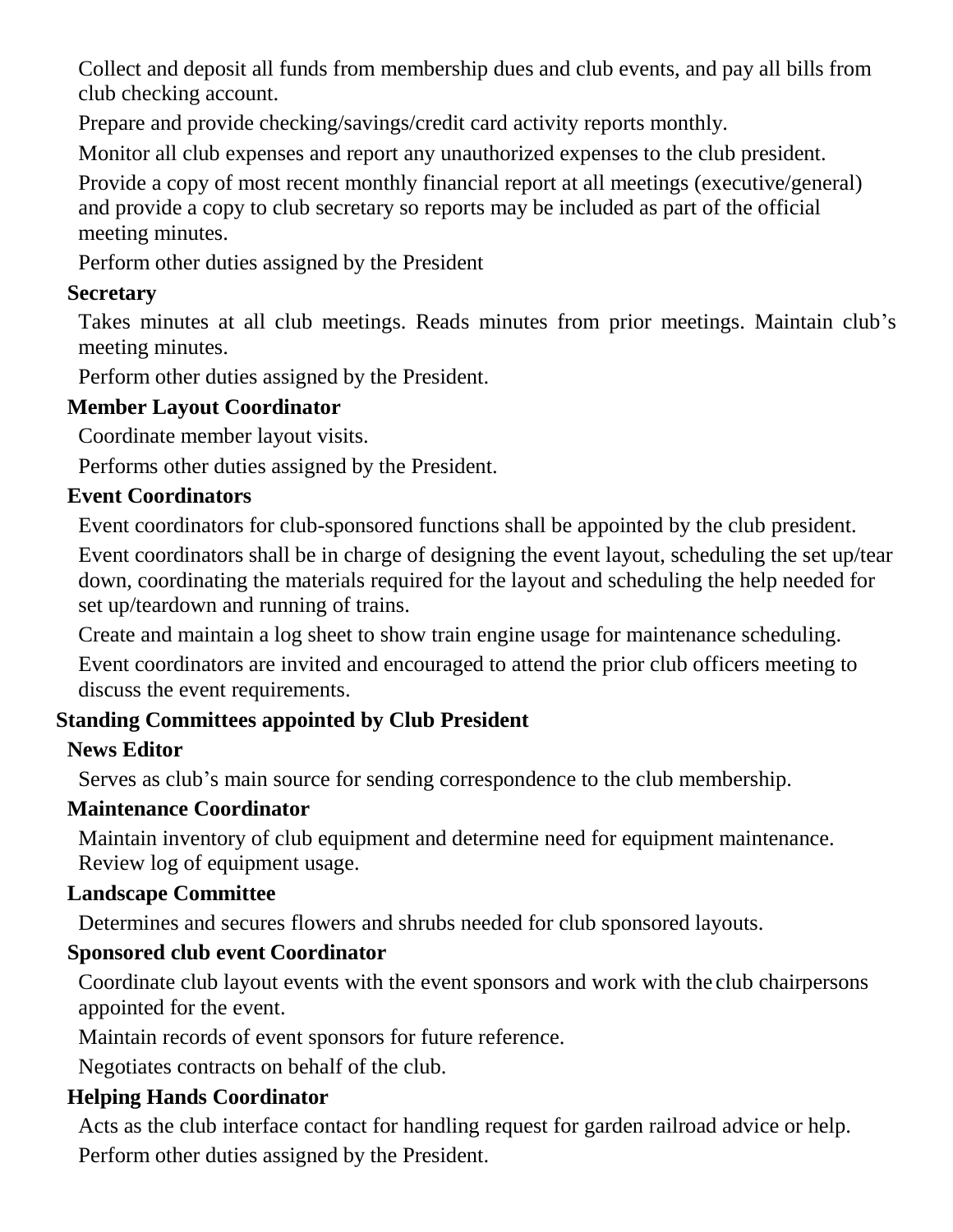#### **Elections**

General elections will be held biannually in November. Each voting family unit shall cast one ballot. All ballots will be returned in a sealed envelope by November  $15<sup>th</sup>$ , which will remain sealed until December  $1<sup>st</sup>$  at which time counting will be completed.

#### **Ballot**

The ballot will prepared by the Nominating Committee.

## **Mailing of Ballots**

The ballots will be mailed to all members in good standing (dues paid) on November  $1<sup>st</sup>$ .

## **Return of Ballots**

All ballots must be returned by November  $15<sup>th</sup>$ . Any ballot received after that date will not be counted.

## **Counting of Ballots**

The nominating committee will count all ballots received and will report the results at the December meeting or at the Christmas party

## **Nominating Committee**

Appointment: The nominating committee will be appointed by the President

Members: Three members will be appointed to the committee. None of the current officers can serve on the committee. The Nominating Committee will select one of the appointed to be the chairperson.

Duties: Nominating Committee responsibilities are to contact members to determine willingness to run for an office.

At the October general membership meeting the committee will seek any additional nominations from the floor. In order for a person to be nominated, a formal nomination from the floor and a second must be made. Nominee must be willing to accept the nomination. Following final nominations, committee will seek a motion to close the nominations for officers by the membership present.

All ballots must be in the hands of the committee by November  $15<sup>th</sup>$ .

Committee will count the ballots and announce the results at the next general membership meeting or at the Christmas party.

# **Meetings**

General membership meetings will be held bimonthly (six per year) and the annual picnic and Christmas party may be considered a meeting. Meetings will be held the second Wednesday of the scheduled meeting month.

The membership present will be considered the quorum to conduct club business. Only members can vote on motions. The President or Vice-President must attend all membership meetings or appoint a representative to act in their behalf at the meeting.

Officers should attend meetings and the secretary will take minutes of the meeting and read the minutes from the prior meeting. Minutes will be place in clubs newsletter.

The treasurer will provide detailed financial reports and copies will be placed in the newsletter and a copy will be given to the secretary for inclusion with the meeting minutes.